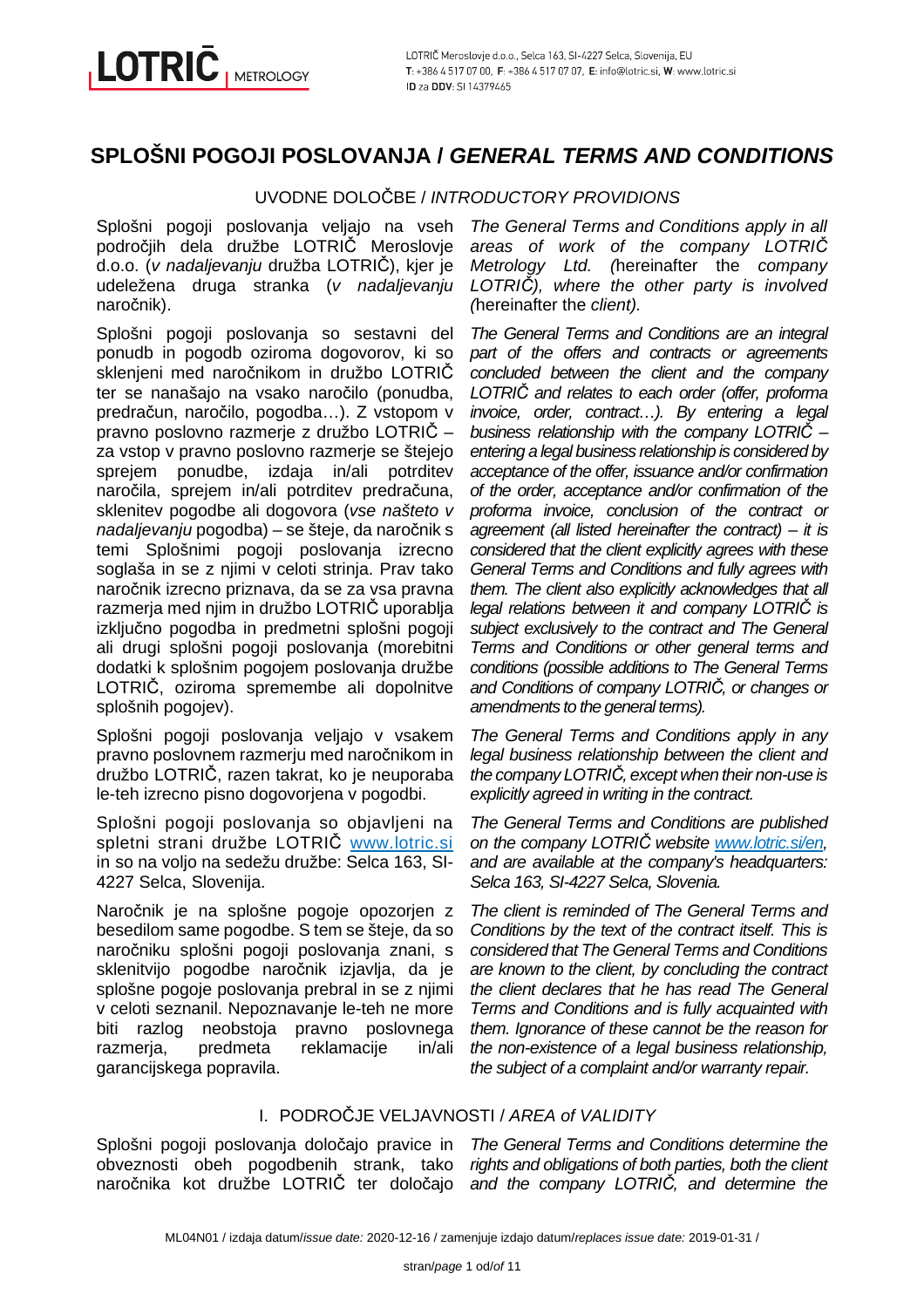

način, vsebino in pogoje poslovanja in so sestavni del vsake pogodbe.

Splošni pogoji poslovanja se lahko v času veljavnosti spremenijo in pričnejo veljati z dnevom objave na spletni strani družbe LOTRIČ. Veljavnost spremenjenih splošnih pogojev poslovanja je z dnevom izdaje oziroma z dnem objave na spletni strani družbe LOTRIČ. Splošni pogoji poslovanja so del dokumentacije Poslovnika kakovosti družbe.

# II. CENE IN STROŠKI / PRICES and COSTS

Za opravljeno storitev in/ali dobavljeni izdelek se stroške, ki jih ima družba LOTRIČ v zvezi s storitvijo/izdelkom, zaračuna naročniku.

Cena za opravljeno storitev/izdelek se določi na podlagi:

- cene storitve/izdelka po veljavnem ceniku družbe LOTRIČ (v nadaljevanju cenik) oziroma dogovorjene cene za storitev/ izdelek,
- porabe časa za izvedbo storitev/izdelka z upoštevanjem cene urne postavke po ceniku, oziroma dogovorjene cene za uro.

Cena storitve/izdelka po ceniku ne vključujejo DDV ter potnih, transportnih in ostalih stroškov, ki so neposredno in/ali posredno povezani s storitvijo/izdelkom.

manner, content and conditions of business and are an integral part of each contract or agreement.

The General Terms and Conditions may change during the period of validity and enter into force on the day of their publication on the company LOTRI*Č* website. The amended General Terms and Conditions are valid on the day of issue or on the day of publication on the company LOTRI*Č* website. The General Terms and Conditions are part of the documentation of the company's Quality Manual.

For the performed service and/or delivered product, the costs incurred for the company LOTRI*Č* in connection with the service / product are charged to the client.

The price for the service/product provided is determined based on:

- the price of the service/product according to the valid company LOTRI*Č* price list (hereinafter price list) or the agreed price for the service/product,
- spending time for the implementation of services/product, considering the price of the hourly rate according to the price list, or the agreed price per hour.

The price of the service/product according to the price list does not include VAT and travel, transport and other costs that are directly and/or indirectly related to the service/product.

#### III. NEPREDVIDENA DODATNA DELA in PONOVITVE UNFORESEEN ADDITIONAL WORKS and REWORK

V primeru nepredvidenih dodatnih del ali ponovitve In case of unforeseen additional works or storitve/izdelka ali delov storitve/ izdelka, ki so posledica lastnosti predmeta storitve/izdelka, se cena določi na podlagi pisnega oziroma ustnega sporazuma sklenjenega z naročnikom (nepredvidena dodatna dela).

rework of the service/product or parts of the service/product due to the nature of the object of the service/product, the price is determined based on a written or oral agreement with the client (unforeseen additional works).

#### IV. VELJAVNOST PONUDBE ali PREDRAČUNA VALIDITY of the OFFER or PROFORMA INVOICE

Družba LOTRIČ se zavezuje k veljavnosti *LOTRIČ undertakes to validate the offer or* ponudbe ali predračuna za čas, ki je naveden v ponudbi ali na predračunu. Če rok ni naveden, velja, da je rok veljavnosti ponudbe ali predračuna 15 dni.

proforma invoice for the time specified in the offer or proforma invoice. If no deadline is specified, the validity period of the offer or proforma invoice is 15 days.

# V. PRIČETEK IZVEDBE STORITEV / START of SERVICES

Naročilo je sprejeto takrat, ko naročnik pisno ali The order is accepted when the client agrees in ustno poda strinjanje z izvedbo storitve/izdelka,

ali če iz drugih okoliščin zagotovo izhaja /product, or if the client`s consent to the writing or orally with the performance of the service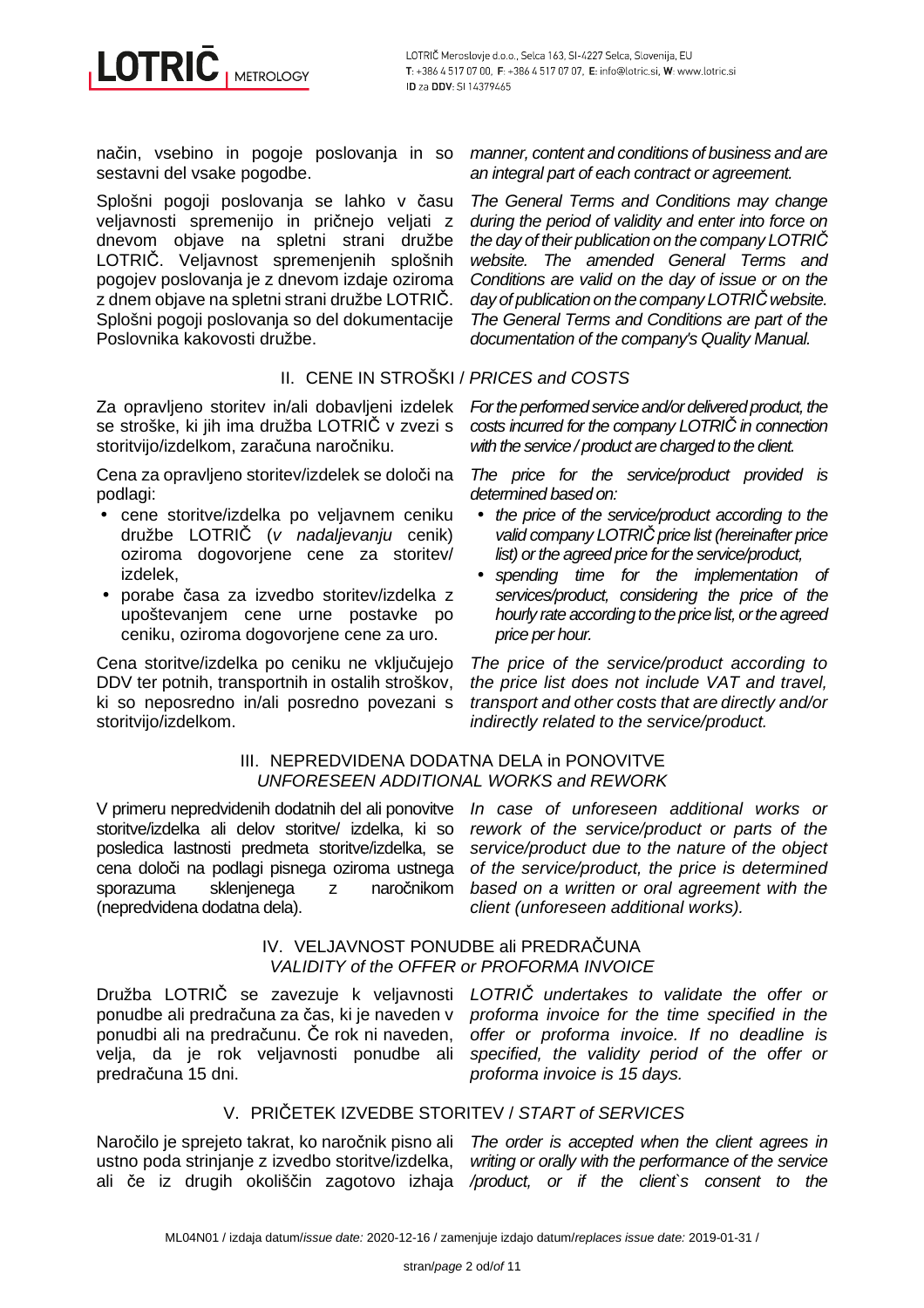strinjanje naročnika z izvedbo storitve/izdelkom. Družba LOTRIČ v najkrajšem možnem času naročnika obvesti o zmožnosti izvedbe storitve/izdelka.

Za specifične storitve (na primer certificiranje), kjer se s strani zakonodaje ali standardizacije zahteva pisna vloga ali podpisana pogodba ali druge vrste pisni dokument, je naročilo sprejeto takrat, ko se potrdi vloga in/ali podpiše pogodba ali drug predpisan pisni dokument.

performance of the service/product certainly follows form other circumstances. Company LOTRI*Č* informs the client about the ability to perform the service/product as soon as possible.

For specific services (such as certification) where legislation or standardization requires a written application or a signed contract or other type of written document, the contract is accepted when the application is confirmed and/or a contract or other prescribed written document is signed.

# VI. PREKINITEV ali ZAVRNITEV IZVEDBE STORITEV TERMINATION or REFUSAL of SERVICE PERFORMANCE

V primeru prekinitve ali zavrnitve izvedbe s strani naročnika, je le-ta dolžan plačati stroške za delo, ki je bilo opravljeno do trenutka preklica ter morebitne druge stroške, ki izvirajo posredno in/ali neposredno iz preklica naročila.

V primeru prekinitve ali nezmožnosti izvedbe naročene storitve/izdelka družba LOTRIČ o tem obvesti naročnika in navede tudi razloge in okoliščine, zaradi katerih je bila sprejeta taka odločitev.

In the event of termination or refusal of performance by the client, the same is obliged to pay the costs of work performed until the moment of cancellation and any other costs arising directly and/or indirectly from the cancellation of the order.

In case of termination or inability to perform the ordered service/product company LOTRI*Č* informs the client and states the reasons and circumstances for which such a decision was made.

If, due to the characteristics of the sample, it is not possible to complete the order in full, the client is obliged to pay the costs for the work already performed. The

# VII. IZVEDLJIVOST NAROČILA / IMPLEMENTABILITY of THE CONTRACT

Če zaradi lastnosti vzorca v popolnosti ni mogoče izpolniti naročila, je naročnik dolžan plačati stroške za dela, ki so bila že opravljena. Enako velja za izdelke.

# VIII. ODSTOP OD POGODBE / CONTRACT WITHDRAWAL

Naročnik ima pravico odstopiti od pogodbe kadarkoli, vendar pri tem nosi vse stroške, ki so dotlej nastali v procesu dela, ter škodo, ki bo nastala zaradi izpada planiranega dela v času do konca veljavnosti pogodbe.

Družba LOTRIČ ima pravico od pogodbe odstopiti, kadar naročnik ne izpolnjuje obveznosti iz pogodbe, vendar naročnika pred tem opomni na nepravilnosti in mu da primeren čas, da te nepravilnosti odpravi. Po izvedbi vseh potrebnih sprememb se dela po pogodbi ponovno vzpostavijo.

same goes for products. The client has the right to withdraw from the contract at any time, but bears all costs incurred in the process of work, as well as damage that will occur

due to the failure of the planned work in the period

until the end of the contract. LOTRI*Č* has the right to withdraw from the contract when the client does not fulfil the obligations from the contract but warns the client of the irregularities beforehand and gives him a reasonable time to eliminate these irregularities. After all the necessary changes have been made, the works under the contract are re-established.

# IX. UPORABA in IZDAJA LISTIN in ZNAKOV / USE and ISSUE of REPORTS and SIGNS

Certifikat o kalibraciji/preskusu/pregledu/…, Certifikat/Potrdilo o skladnosti/…, Poročilo o kontroli/overitvi/kvalifikaciji/validaciji/…,

Izjava o skladnosti, Garancijski list … (v nadaljevanju Listine) se sme uporabljati zgolj za namene, za katere so bili izdane in se

Certificate of calibration/test/examination/…, Certificate of conformity/…, Report of inspection /verification/qualification/validation/…, Declaration of conformity, Warranty certificate … (hereinafter the Certificate) may only be used for the purposes for which it was issued and may only be used, copied and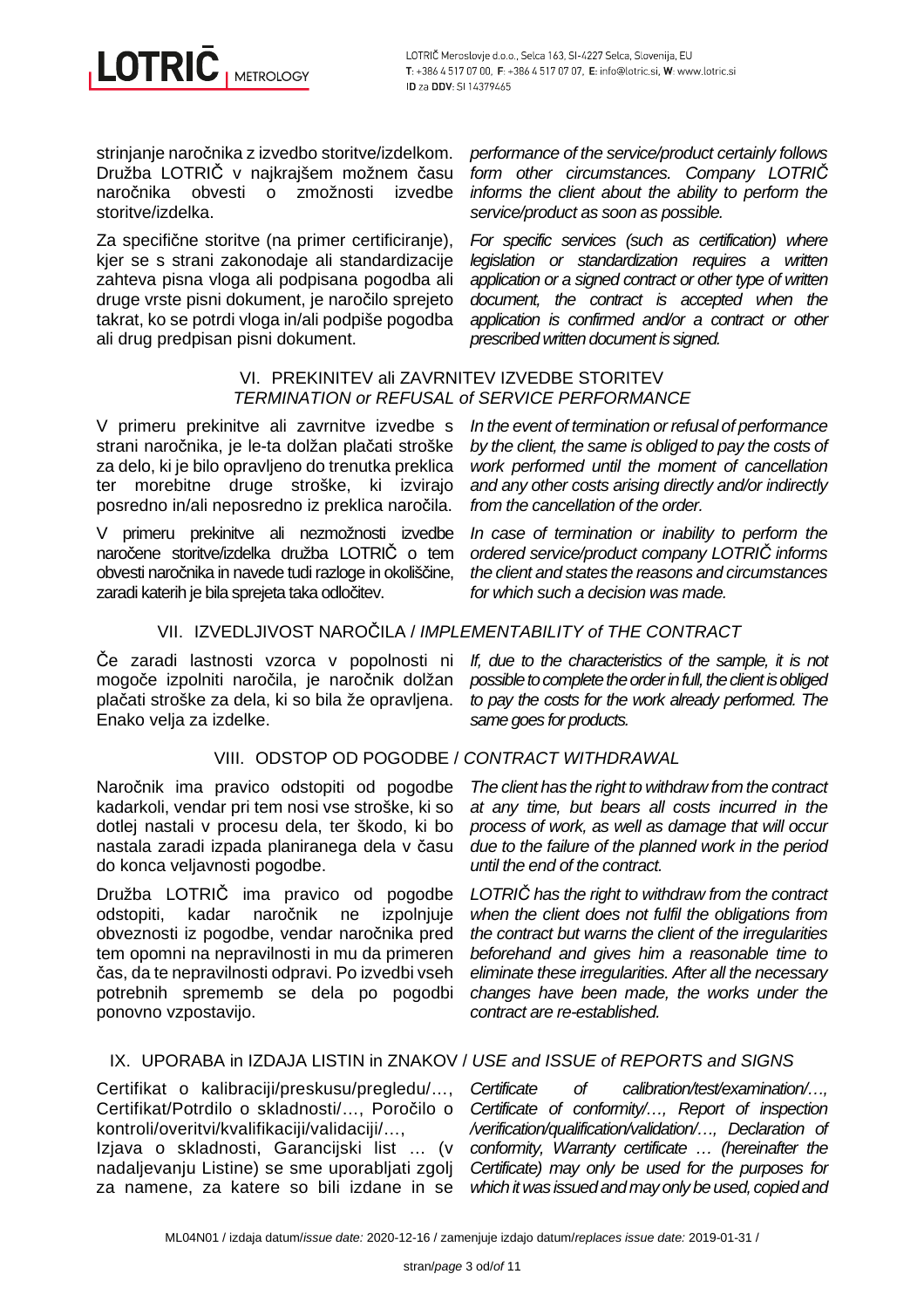smejo uporabljati, kopirati in razmnoževati samo v celoti. Sklicevanje na listino je dovoljeno, samo če je listina priložena dokumentu, kjer se sklic nahaja in/ali je listina javno dostopna in/ali je listina stalno na voljo naslovniku dokumenta.

Uporaba znaka blagovne znamke družbe LOTRIČ in ostalih znamk ali znakov skupine LOTRIČ ni dovoljena v nobenem primeru, brez predhodnega dovoljenja LOTRIČ.

Registracija in/ali vpis podatkov v dokumente družbe LOTRIČ (spletne in druge aplikacije, vloge, obrazci …) je nujno in je namenjeno izključno za pravilno izvajanje storitev/izdelkov. Družba LOTRIČ ne bo nikoli posredovala, prodala, dala v najem ali kako drugače trgoval s podatki naročnikov, razen s pisnim pooblastilom lastnika podatkov.

Pri izvajanju kontrole v namen zakonskih overitev, se Poročilo o overitvi/kontrolo pošlje le na izrecno željo odjemalca proti plačilu ali v primeru, ko to nalaga zakonodaja.

V primeru, da je za izvedbo naročila potrebno izvesti storitev/izdelke z več področij, lahko družba LOTRIČ izda listine in račune ločeno.

reproduced in full. Reference to the certificate is allowed only if the certificate is attached to the document where the reference is located and/or the document is publicly available and/or the document is permanently available to the addressee of the document.

The use of the company LOTRI*Č* trademark and other logos of the LOTRI*Č* Group is not permitted in any case without the prior permission of LOTRI*Č*.

Registration and/or entry of data in the documents of the company LOTRI*Č* (web and other applications, forms …) is necessary and is intended exclusively for the proper implementation of services/products. Company LOTRI*Č* will never mediate, sell, rent or otherwise trade customer data, except with the written authorization of the data owner.

When performing inspections for the purpose of legal verifications, the Verification/Inspection report shall be sent to the customer only at the express request of the client against payment or if this is required by law.

If it is necessary to execute the order for services/products from several areas the company LOTRI*Č* may issue reports and invoices separately.

# X. NEODVISNOST, POŠTENOST, NEDISKRIMINATORNOST, NEPRISTRANSKOST INDEPENDENCE, FAIRNESS, NON-DISCRIMINATION, IMPARTIALITY,

Družba LOTRIČ je organizirana tako, da je stalno zmožna vzdrževati in vedno ocenjevati svojo poslovno poštenost, nepristranskost in neodvisnost, ter je osredotočena na zahteve zakonodaje in standardizacije ter zahteve naročnika. Družba LOTRIČ je neodvisna oziroma finančno samostojna pri poslovanju z naročniki oziroma vsemi deležniki, kar dokazuje z elementi poslovanja: sistemom vodenja oziroma poslovnikom kakovosti, cenikom, opravilno sposobnostjo, letnimi plani in svojo filozofijo z vsemi elementi oziroma dokumenti.

Dolgoročno sodelovanje z vsemi deležniki temelji na elementih filozofije in strategije družbe LOTRIČ, kot so: vrednote, vizija, poslanstvo in določila etičnega kodeksa. Nepristranskost, neodvisnost in poštenost so zaveza najvišjega vodstva in s tem celotnega osebja družbe LOTRIČ.

Z nepristranskim delovanjem in strokovnostjo celotnega osebja družba LOTRIČ ustvarja zaupanje naročnikov, s katerimi razvija

Company LOTRI*Č* is organized in such a way to constantly maintain and assess its business fairness, impartiality and independence, and is focused on the requirements of legislation and standardization and requirements of the client. Company LOTRI*Č* is independent and financially autonomous in dealing with clients and stakeholders, as proven by the elements of business: management system with quality manual, pricelists, operational capacity, annual plans and its philosophy with all elements or documents.

Long-term cooperation with all stakeholders is based on elements of the philosophy and strategy of company LOTRI*Č*, such as: values, vision, mission and provisions of the code of ethics. Impartiality, independence and fairness are the commitment of the top management and thus of the entire staff of company LOTRI*Č*.

Through the impartial operation and expertise of the entire staff, company LOTRI*Č* creates the trust of its clients, with whom it develops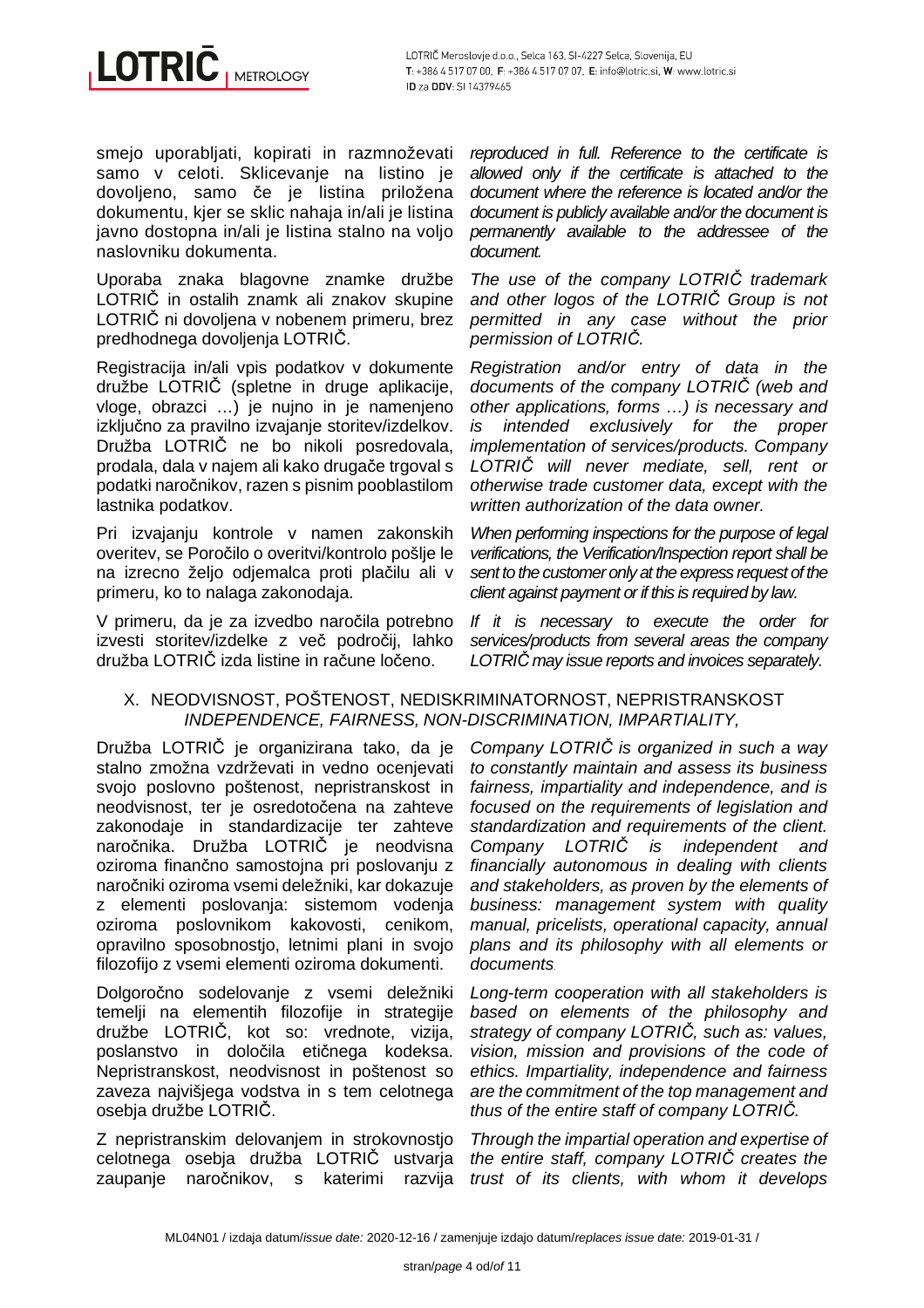

partnerske odnose. Družba LOTRIČ stalno ocenjuje tveganja za nepristranskost, preverja in analizira prepoznana tveganja pri delu in po potrebi predlaga ukrepe za preprečevanje nastanka nepristranskosti osebja pri njegovem vsakodnevnem delu. Vsi naročniki so obravnavani enako (nediskriminatorno) in imajo enake pravice in možnosti do storitev/izdelkov družbe LOTRIČ.

# XI. ZAUPNOST / CONFIDENTIALITY

products.

Družba LOTRIČ se obvezuje, da bo spoštovalo načela zaupnosti vseh pridobljenih podatkov, varovala lastniške pravice in tajnost vseh informacij naročnikov in njihovih naročnikov. V kolikor posredovanje zaupnih podatkov o instrumentu/ vzorcu/napravi/… zahteva zakon, je družba LOTRIČ upravičena posredovati podatke uradnim nadzornim organizacijam v okviru pooblastil, ki jih tem daje zakonodaja.

The company LOTRI*Č* undertakes to respect the principles of confidentiality of all acquired data, protect the property rights and the confidentiality of all information of clients and their clients. If the transmission of confidential data on the instrument/sample/device/… is required by law, LOTRI*Č* is entitled to provide the data to official supervisory organizations within the powers granted to them by law.

partnerships. Company LOTRI*Č* continuously assesses the risks to impartiality, checks and analyses the identified risks at work and, if necessary, proposes measures to prevent the occurrence of the impartiality of staff in their daily work. All clients are treated equally (nondiscriminatory) and have the same rights and possibility to company LOTRI*Č* services/

# XII. ODPRTOST / OPENNESS

Družba LOTRIČ zagotavlja odprtost in LOTRIČ ensures openness and timely access pravočasen dostop do ustreznih informacij o svojih storitvah/izdelkih, ki so na zahtevo dostopne naročnikom. V kolikor zakonodaja in/ali standardizacija zahtevata odprtost in dostop do informacij o storitvah/izdelkih tudi za ostalo zainteresirano javnost, bo družba LOTRIČ to zagotovila v skladu z omejitvami, ki so predpisane oziroma zahtevane.

# XIII. ODGOVORNOST / RESPONSIBILITY

Družba LOTRIČ odgovarja naročnikom za škodo, če ta nastane kot posledica napake družbe LOTRIČ (razen majhne malomarnosti, opredeljene v Obligacijskem zakoniku) in ima zavarovane škodne primere in odgovornost.

Družba LOTRIČ ne prevzema odgovornosti za delo, ki ni opravljeno ali ni bilo opravljeno pod nadzorom družbe LOTRIČ, ne odgovarja za nastalo škodo v primeru, kadar se rešitve, podatki, listine ali izjave uporabljajo v druge namene, kot za katere so bili izdani. Družba LOTRIČ ne prevzema odgovornosti za dele, ki so dobavljeni s strani drugega proizvajalca oziroma za skrite napake na delih izdelka, ki so bili kupljeni na trgu. Za morebitno škodo, ki bi nastala zaradi napak teh delov ne prevzame nikakršnih stroškov. Naročnik mora o napaki pri

to relevant information about its services/ products, which are available to clients upon request. If the legislation and/or standardization requires openness and access to information on services/products for the rest of the interested public, company LOTRI*Č* will ensure this in accordance with the restrictions prescribed or required.

Company LOTRI*Č* is liable to the clients for damage if it occurs as a result of an error of the company LOTRI*Č* (except for Slight negligence defined in the Obligations code) and has insured claims and liability.

Company LOTRI*Č* does not assume responsibility for work not performed or not performed under the supervision of company LOTRI*Č*, is not liable for damages if the solutions, data, report or declaration are used for purposes other than those for which they were issued. Company LOTRI*Č* does not assume responsibility for parts supplied by another manufacturer or for hidden defects in parts of the product purchased on the market. It does not bear any costs for any damage caused by defects in these parts. The client must notify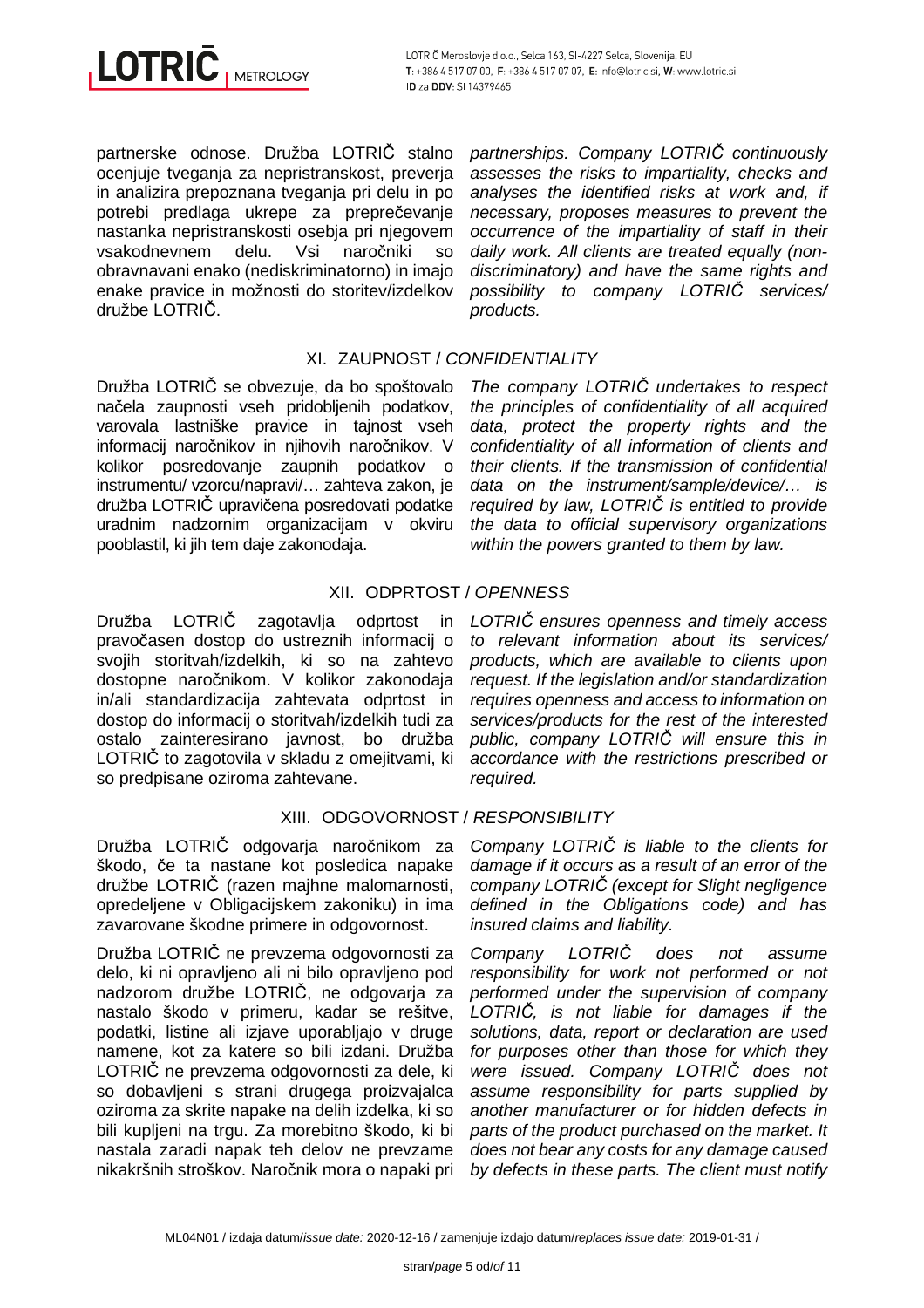izpolnitvi naročila obvestiti družbo LOTRIČ najkasneje v roku 15 dni od dneva sprejema izpolnitve.

Družba LOTRIČ ne odgovarja za škodo, ki nastane zaradi nepredvidljivih okoliščin, višje sile ter zaradi tveganj, ki jih je povzročil in/ali pred izvedbo prevzel naročnik.

V primeru nezadovoljstva naročnika z odločitvijo in/ali izdano listino in/ali opravljeno storitvijo/dobavljenim izdelkom družbe LOTRIČ, je možna pritožba/reklamacija, ki jo naročnik posreduje v pisni obliki v roku 15 dni od opravljene storitve/dobavljenega izdelka. Ustne pritožbe/reklamacije se sprejemajo samo na sedežu družbe LOTRIČ, o čemer se sestavi pisni zapisnik. Pritožbe/reklamacije se obravnava in rešuje v najkrajšem možnem času v skladu s postopki obvladovanja neskladnosti pri delu ter se o tem pripravi pisni odgovor z obrazložitvijo za pritožnika. V primeru, da se napaka ugotovi kasneje (skrita napaka), in je ta napaka bistvena ter je jasno, da ni posledica ravnanja naročnika, mora naročnik podati pritožbo v roku 8 dni od odkritja, pri gospodarskih dogovorih pa nemudoma ob odkritju. Družba LOTRIČ do naročnikov ni zavezana za upoštevanje in reševanje pritožb/reklamacij po preteku navedenih rokov.

Naročnik lahko izdane listine uporabi samo v obsegu veljavnosti, ki ga določi družba LOTRIČ, in na način, da ne bo škodoval ugledu družbe LOTRIČ oziroma ogrozil zaupanja javnosti. Naročnik se zavezuje, da ne bo zlorabil izdanih listin in da bo preprečil podajanje zavajajočih ali napačnih informacij o listinah.

Če se v dokumentaciji ali kakršnih koli drugih obvestilih za javnost ugotovi napačno sklicevanje na, s strani družbe LOTRIČ, izdane listine, zavajajoča uporaba licenc, certifikatov ali kakršnih koli drugih mehanizmov za označevanje, da je storitev/izdelek certificiran oziroma potrjen, družba LOTRIČ dejanje naročnika resno obravnava in sprejme ustrezne ukrepe, kot so poziv k preklicu izjave/objave, in/ali opravičilo in/ali celo korektivne ukrepe v smislu preklica certifikata in/ali začasnega odvzema pravic sklicevanja ali uporabe.

company LOTRI*Č* of the error in the fulfilment of the order no later than 15 days from the day of acceptance of the fulfilment.

Company LOTRI*Č* is not liable for damage caused by unforeseen circumstances, force majeure and risks caused and/or assumed by the client prior to execution.

In case of dissatisfaction of the client with the decision and/or issued report and/or provided service/supplied product of the company LOTRI*Č*, a complaint/ reclamation is possible, which the client submits in writing within 15 days from the provided service/ product supplied. Oral complaints/ reclamations are accepted only at the company LOTRI*Č* headquarters, about which a written record is made. Complaints/reclamations are dealt with and resolved as soon as possible in accordance with the procedures for managing non-compliance at work, and a written response is prepared with an explanation for the complainant. If the error is identified later (latent defect), and this error is significant and it is clear it is not the result of the client`s conduct, the client must file a complaint within 8 days of discovery, and in B2B agreements immediately upon discovery. Company LOTRI*Č* is not obliged to consider and resolve complaints/ reclamations to its clients after the expiry of the stated deadlines.

The client may use the issued reports only to the extent determined by the company LOTRI*Č* and in a manner that will not damage the reputation of the company LOTRI*Č* or endanger public confidence. The client undertakes not to misuse the issued reports and to prevent the provision of misleading or incorrect information about the reports.

If the documentation or any other press releases reveal an incorrect reference to a report issued by LOTRI*Č*, misleading use of licenses, certificates or any other mechanisms to indicate that the service/product is certified or verified, company LOTRI*Č* consider the client`s act seriously and will take appropriate measures, such as a call for revocation of a statement/publication and/or an apology and/or even corrective action in terms of revocation of the certificate and/or suspension of reference or use rights.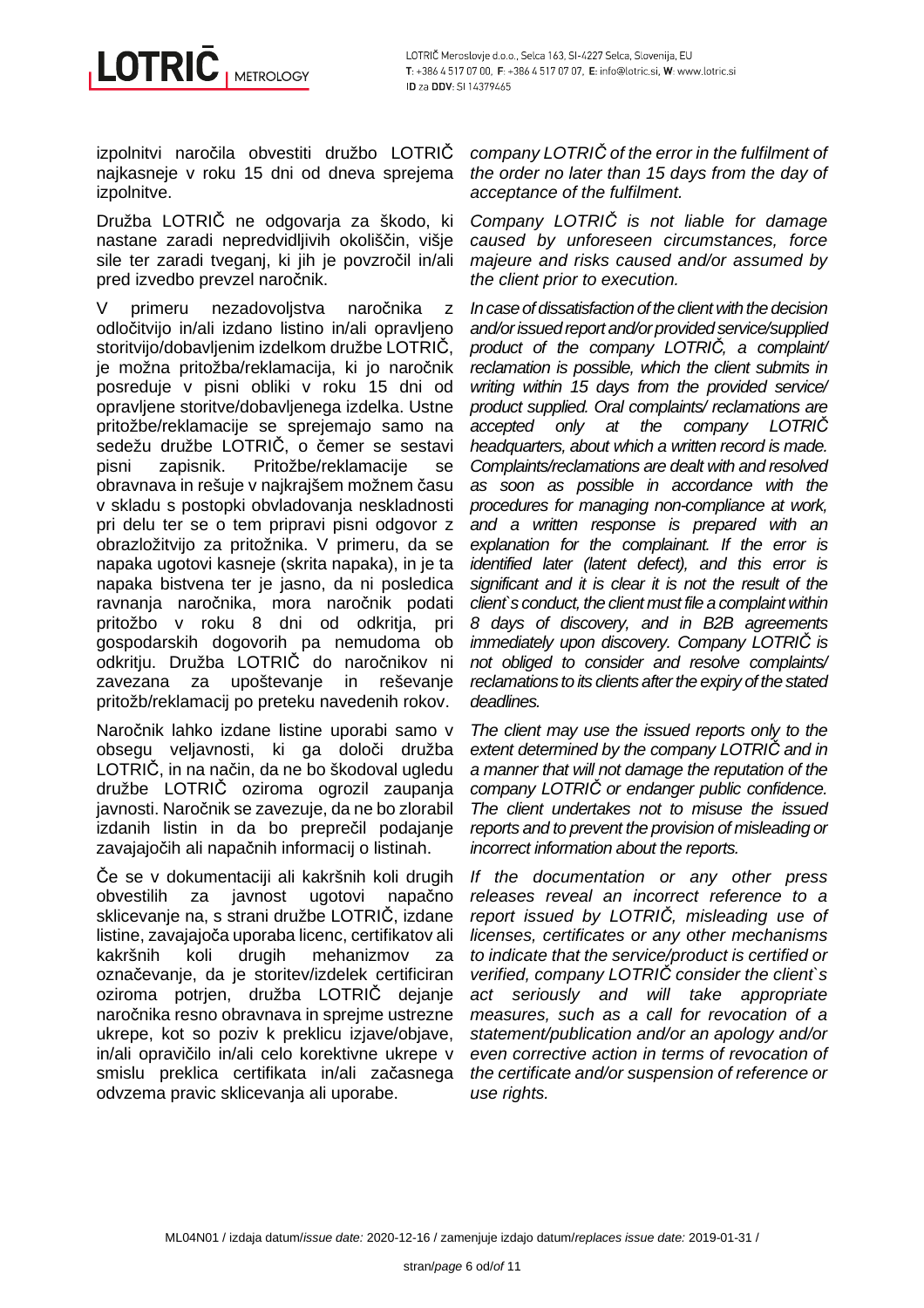# XIV. VIŠJA SILA / FORCE MAJEURE

zaradi okoliščin, ki jih ni bilo mogoče predvideti, preprečiti, odpraviti ali se jim izogniti.

LOTRIČ ne odgovarja za škodo, ki nastane LOTRI*Č* is not liable for damage caused by circumstances that could not have been foreseen, prevented, eliminated or avoided.

# XV. ROK IZPOLNITVE / DEADLINE for COMPETING

Rok izpolnitve je odvisen od zahtevnosti in obsega naročila, ter od razpoložljivosti virov družbe LOTRIČ. Rok izpolnitve je predmet dogovora pri sklenitvi pogodbe. Čas izpolnitve se šteje od trenutka, ko so izpolnjeni vsi pogoji za začetek izvedbe naročila, postavljeni s strani družbe LOTRIČ.

The deadline for completing depends on the complexity and scope of the order, as well as on availability of sources of the company LOTRI*Č*. The deadline is the subject of an agreement when concluding the contract. The time of completing is counted from the moment when all conditions for the start of the execution of the order, set by the company LOTRI*Č*, are fulfilled.

# XVI. POGOJI PLAČILA / TERMS of PAYMENT

Naročnik poravna račun po opravljeni storitvi/dobavljenem izdelku v roku 15 dni, oziroma kot je določeno v ponudbi ali pogodbi. Kot dan plačila se šteje dan, ko denar prispe na transakcijski račun družbe LOTRIČ.

Če se naročnik z višino obveznosti ne strinja, mora v danem roku plačati nesporen del, o razlogih neplačila spornega dela pa pisno obvestiti družbo LOTRIČ. Zavrnitev računa s strani naročnika ne vpliva na njegovo obveznost do plačila računa. V primeru zamude plačila si družba LOTRIČ pridržuje pravico zaračunati zakonite zamudne obresti. Če naročnik ne plača obresti, družba LOTRIČ iz plačanega zneska najprej pokrije obresti, nato pa del zneska računa.

The client settles the invoice after the completed service/delivered product within 15 days, or as specified in the offer or contract. The day of payment is the day when the money arrives on bank account of the company LOTRI*Č*.

If the client does not agree with the amount of the obligation, he must pay the undisputed part within the given deadline and in writing inform company LOTRI*Č* about the reasons for non- payment of the disputed work. The rejection of the invoice by the client does not affect his obligation to pay the invoice. In the event of late payment, company LOTRI*Č* reserves the right to charge statutory default interest. If the client does not pay interest, the company LOTRI*Č* first covers the interest from the amount paid, and then part of the invoice amount.

# XVII. ODSTOP OD POGODBE / CONTRACT WITHDRAWAL

Če mora družba LOTRIČ v skladu z dogovorom prva izpolniti svojo obveznost, gmotne razmere naročnika pa postanejo takšne, da je negotovo ali bo naročnik lahko izpolnil svojo obveznost, lahko družba LOTRIČ zahteva vnaprejšnjo izpolnitev obveznosti naročnika. Če naročnik te obveznosti ne izpolni v roku 8 dni po izdani zahtevi, lahko družba LOTRIČ odstopi od pogodbe.

If, in accordance with the agreement, company LOTRI*Č* is the first to fulfil its obligation, and the financial conditions of the client become such that it is uncertain whether the client will be able to fulfil his obligation, company LOTRI*Č* may demand prior fulfilment of the client's obligations. If the client does not fulfil this obligation within 8 days after the request is issued, company LOTRI*Č* may withdraw from the contract.

# XVIII. SPORI / DISPUTES

Spori strokovno-tehnične narave se rešujejo s sodelovanjem za to zadolženega tehničnega osebja naročnika in družbe LOTRIČ. Vsi drugi spori, ki jih ni mogoče rešiti sporazumno, se rešujejo pred pristojnim sodiščem v Kranju.

Disputes of a professional-technical nature are resolved with the cooperation of the technical staff of the client and company LOTRI*Č*. All other disputes that cannot be resolved amicably are resolved before the court with jurisdiction in Kranj.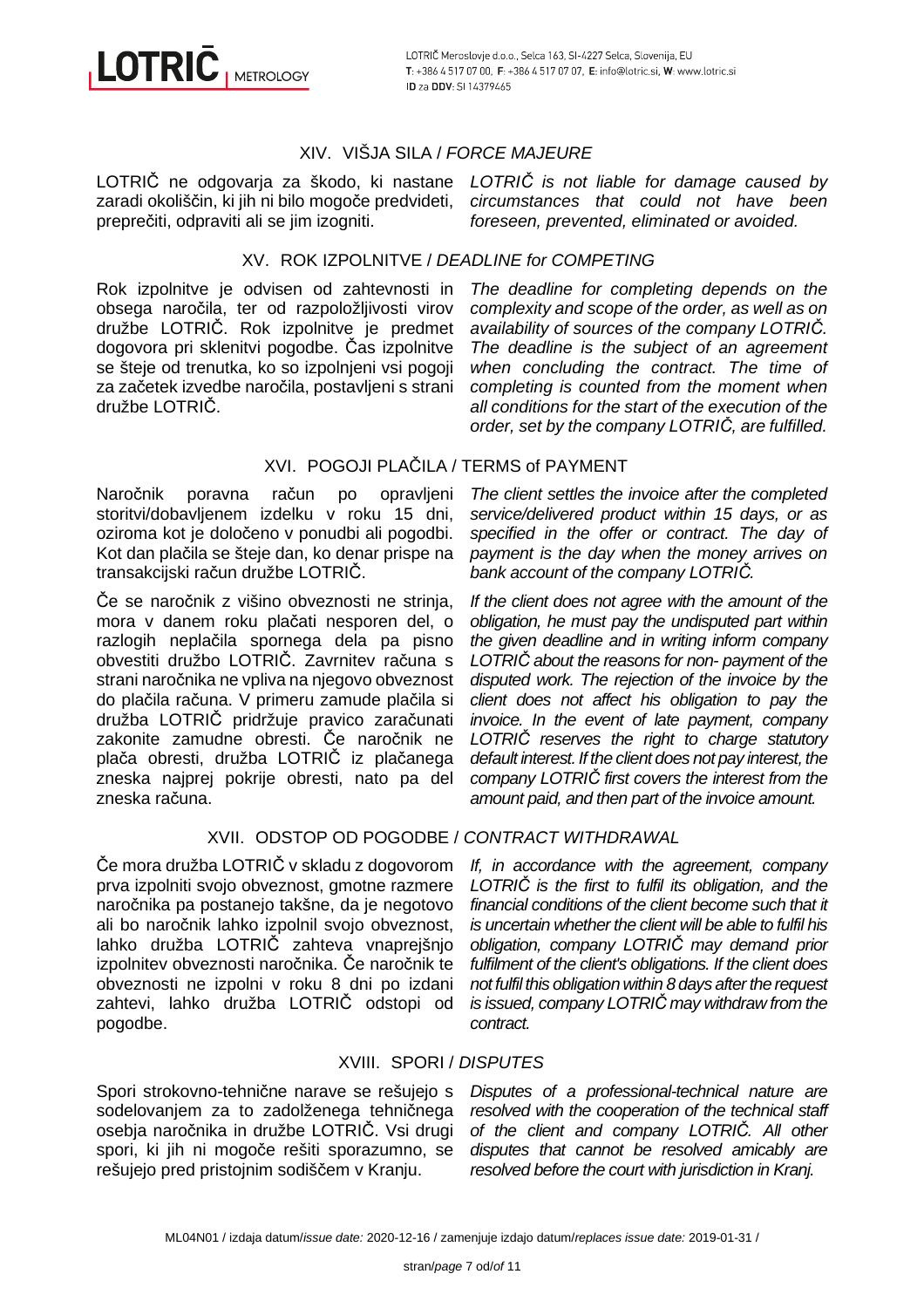**LOTRIC METROLOGY** 

# XIX. GARANCIJA / WARRANTY

Izdelki imajo garancijo, ki je določena na garancijskem listu ali računu. Garancija za izdelke je veljavna ob upoštevanju vseh navodil za uporabo in pravilnem rokovanju z izdelkom.

Za storitve, kier garancija običajno ni določena z garancijskim listom ali računom, velja garancijska doba šestih mesecev. Garancija velja le za opravljene storitve in/ali rezervne dele, ki so bili zaračunani s strani družbe LOTRIČ. V nobenem primeru garancija ne velja za potrošni material in/ali dele, ki so podvrženi obrabi in/ali za katere proizvajalec predpiše periodično vzdrževanje z zamenjavo teh delov.

Garancijo lahko naročnik uveljavlja najkasneje v 8 dneh od nastanka napake s pisnim dokumentom, kjer poda razloge za uveljavljanje garancije.

The products have a warranty specified on the warranty or invoice. The product warranty is valid subject to all instructions for use and proper handling of the product.

For services where the warranty is normally not specified with warranty or invoice, the warranty period is six months. The warranty only applies to services rendered and/or spare parts that have been charged by company LOTRI*Č*. In no case shall the warranty apply to consumables and/or parts which are subject to wear and/or for which the manufacturer prescribes periodic maintenance by replacing these parts.

The warranty can be claimed by the client no later than 8 days from the occurrence of the error with a written document stating the reasons for claiming the warranty.

# XX. PRAVNO OBVESTILO / LEGAL NOTICE

Vsi podatki, slike, grafike, dokumenti in listine, ki jih naročnik prejme posredno ali neposredno od družbe LOTRIČ, so zaščiteni z zakonodajo o avtorskih in sorodnih pravicah in jih ni dovoljeno kopirati ali uporabljati brez predhodnega pisnega soglasja družbe LOTRIČ. Blagovne znamke in logotipi podjetij, ki jih zastopa družba LOTRIČ, so njihova last.

All data, pictures, graphics, documents and reports received by the client directly or indirectly from company LOTRI*Č* are protected by the copyright legislation and may not be copied or used without the prior written consent of company LOTRI*Č*. The trademarks and logos of companies represented by company LOTRI*Č* are their property.

# XXI. SPECIFIČNI POGOJI POSLOVANJA / SPECIFIC TERMS and CONDITIONS

#### Pogoji veljavnosti storitve / Terms of service validity

Rezultati meritev navedeni v listinah, pričajo o stanju instrumenta/merila/naprave/… v trenutku opravljanja meritev in ne vsebujejo nikakršne informacije o njegovi dolgotrajni stabilnosti.

Če ima instrument/merilo/naprava/… možnost naravnavanja s strani uporabnika, veljajo rezultati zgolj v primeru pravilno izvršenega naravnavanja, za kar mora poskrbeti uporabnik.

The results of measurements stated in the report, testify to the condition of the instrument/measure/ device/… at the time of measurement and do not contain any information on its long-term stability.

If the instrument/measure/device/… has the possibility of adjustment by the user, the results are valid only in the case of a correctly performed adjustment, which must be taken care of by the user.

# Cena storitve / Price of the service

Cene kalibracij/preskušanj/kontrol/overitev/ kvalifikacij/pregledov/validacij/… ali drugih meritev (v nadaljevanju pregled) ne vključujejo morebitnih potrebnih naravnavanj, popravil, predpriprave, priprave, vzorčenja..., razen če je to opredeljeno na ponudbi ali v pogodbi.

V primeru, da se med potekom storitve izkaže, da je potrebno instrument/merilo/napravo/…

Prices of calibrations/tests/inspection/ verification/ qualifications/examinations/validations/ ... or other measurements (hereinafter the examination), do not include any necessary adjustments, pre-preparations, preparations, sampling…, unless specified in the offer or in the contract.

If during the service turns out that the instrument/measure/device/…needs to be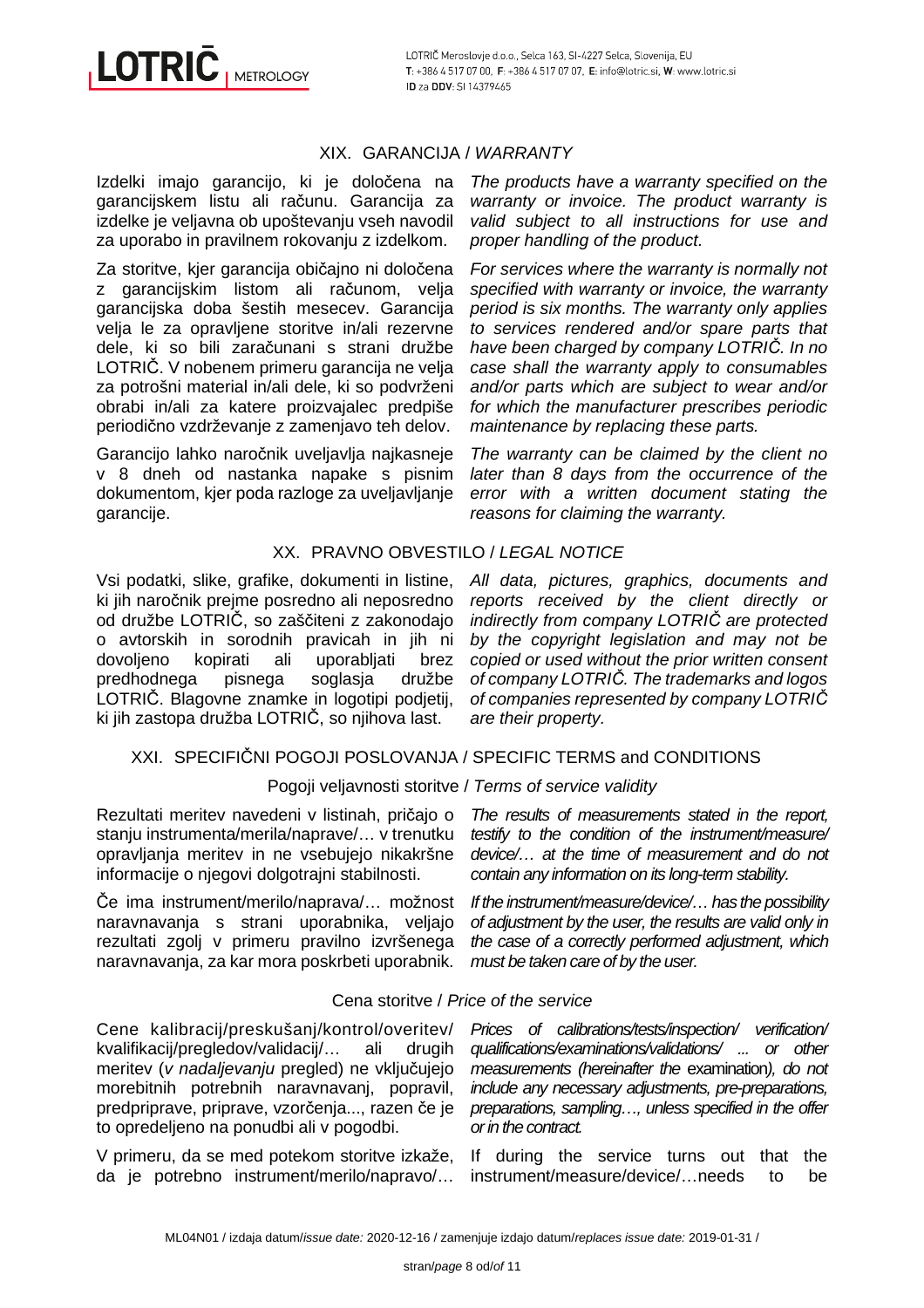naravnati ali popraviti, se naročniku zaračuna tudi ponovni pregled instrumenta/merila/ naprave/… V takem primeru se družba LOTRIČ o dodatnih stroških predhodno posvetujemo z naročnikom.

adjusted or repaired, the client is also charged for re-examination of the instrument/measure/ device/…. In such a case, company LOTRIČ will consult the client in advance about additional costs.

# Specifična naročila / Specific orders

Naročnik lahko naroči specifične storitve, ki so lahko akreditirane ali neakreditirane:

- kalibracija/preskus/kontrola/kvalifikacija/ pregled/validacija/ … (izda se listina);

ali v primeru ko se merilo uporablja v zakonske namene in obstaja veljavna odobritev tipa merila and there is valid measure type approval and in pravilnik o meroslovnih značilnostih:

- zakonska overitev (merilo se označi z overitvenimi oznakami; naročnik lahko dodatno naroči Potrdilo o skladnosti);

ali v primeru ko se za izdelek zahteva ugotavljanje skladnosti in je certifikacijski organ družbe LOTRIČ priglašen za ugotavljanje skladnosti te vrste izdelkov:

- ugotavljanje skladnosti - certifikacija izdelka (izda se Certifikat o skladnosti ...);

ali v primeru, da je družba LOTRIČ usposobljena:

- popravilo, naravnavanje, vzdrževanje (izda se poročilo o servisu/vzdrževanju).

Naročnik mora specificirati veličine in parametre ter njihove vrednosti, pri katerih se izvede pregled. V nasprotnem primeru družba LOTRIČ na osnovi lastnih izkušenj in priporočil proizvajalca pregled izvede tako, da so veličine in parametri ter njihove vrednosti reprezentativne za celovito delovanje instrumenta/merila/naprave/vzorca/… oziroma izvede pregled v skladu s predpisanim postopkom, navedenim v internih navodilih. Če to ni mogoče, se družba LOTRIČ predhodno posvetuje z naročnikom.

V kolikor naročnik ve ali sumi, da gre za kakšno okvaro ali napačno delovanje instrumenta/ merila/naprave/vzorca…, je dolžan ob naročilu na to opozoriti osebje družbe LOTRIČ, saj osebje k storitvi vedno pristopi s predpostavko, da je instrument/merilo/naprava/vzorec/… funkcionalno brezhiben. Družba LOTRIČ naročniku svetuje, da pred pošiljanjem instrumenta/merila/ naprave/… opravi vsaj funkcionalno kontrolo.

The client may order specific services, which may be accredited or non-accredited:

- calibration/test/inspection/qualification/

examination/validation/ ... (report is issued); or in the case where the measure is legal use the rulebook on metrological characteristics:

- legal verification (the measure is marked with verification marks; the client can additionally order certificate of conformity);

or in the case when for the product conformity assessment is required and the certification body of the company LOTRI*Č* is notified for the conformity assessment of this product type:

- conformity assessment – product certification (Approval certificate … is issued);

or in the case company LOTRI*Č* is qualified for:

- repair, adjustment, maintenance (report of service/maintenance is issued).

The client must specify the quantities and parameters and their values at which the examination is carried out. Otherwise, based on its own experience and the manufacturer's recommendations, company LOTRI*Č* carries out the examination in such a way that the quantities and parameters and their values are representative of the overall functionality of the instrument/ measure/device/sample/… or carries out the examination in accordance with the prescribed procedure specified in the internal instructions. If this is not possible, company LOTRI*Č* will consult the client in advance.

If the clients know or suspect that there is a failure or malfunction of the instrument/measure/ device/sample… he is obliged to warn the staff of company LOTRI*Č* when ordering, as the staff approaches the service on the assumption that the instrument/measure/device/sample/… is functionally flawless. Company LOTRI*Č* advises the client to perform at least a functional check before sending the instrument/measure/ device/…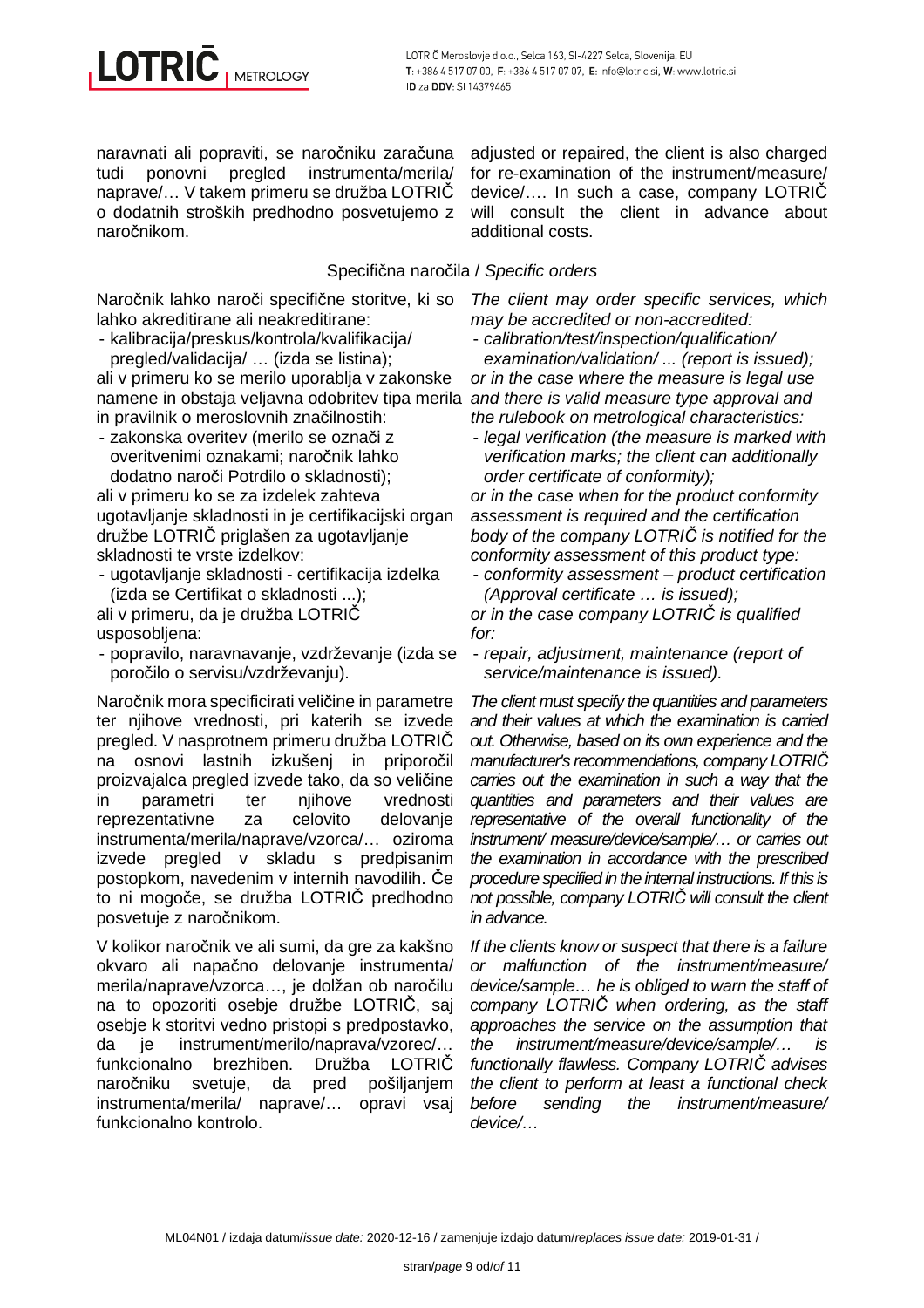Če družba LOTRIČ med potekom pregleda odkrije okvaro, o tem takoj obvesti naročnika in zahteva njegova nadaljnja navodila. Za vsa popravila se predhodno ustno ali pisno dogovorimo z naročnikom instrumenta/merila/ naprave/…, ki mora podati izjavo o strinjanju z dodatnimi stroški in načinom popravila. Družba LOTRIC instrument/merilo/napravo/vzorec... popravi sama ali ga posreduje v ustrezno usposobljen servis.

# Slikovno in drugo gradivo / Pictorial and other materials

Družba LOTRIČ si v primerih, ko je to zahteva postopka oziroma zahteva standarda ali zakonodaje, pridržuje pravico izdelati slikovno ali druge vrste gradivo, kot dokaz izvedbe postopka ali kot del postopka samega. Slikovno ali druge vrste gradivo bo uporabljeno izključno za namen izvedbe postopka, ter bo vsebovalo zgoli informacije vezane na vzorce obravnavane v postopku.

V kolikor bo zaradi narave vzorca slikovno ali drugo gradivo vsebovalo tudi druge informacije, se bo osebje družbe LOTRIČ posvetovalo z odgovorno osebo naročnika, ter pridobilo dovoljenje za izdelavo slikovnega ali drugega materiala.

# Certifikacija izdelkov / Product certification

Družba LOTRIČ kot certifikacijski organ vodi in izvaja postopke certificiranja oziroma ugotavljanja skladnosti, na podlagi certifikacijske sheme, ki jo izbere naročnik. Informacije o certifikacijskih shemah so objavljene na spletni strani družbe LOTRIČ.

Certifikacijsko razmerje med družbo LOTRIČ in naročnikom je veljavno do preteka veljavnosti z njim povezanega certifikata.

Za obnovitev veljavnosti certifikata mora naročnik vsaj 3 mesece pred iztekom njegove veljavnosti družbi LOTRIČ predložiti novo zahtevo. Certifikacijsko razmerje se predčasno prekine, če družba LOTRIČ prekliče certifikat ali če za prekinitev zaprosi naročnik. Certifikacijsko razmerje se predčasno prekine tudi, če je bila podelitev certifikata zavrnjena. Naročnik po izteku veljavnosti certifikata ne sme več uporabljati certifikata oziroma oznak povezanih s certifikatom.

If the company LOTRI*Č* discovers a defect during the examination, it immediately informs the client and requests his further instructions. For all repairs, we agree in advance orally or in writing with the client of the instrument/measure /device/…, who must give an agreement with the additional costs and the method of repair. Company LOTRI*Č* repairs the instrument/ measure/device/sample… itself or forwards it to a suitably qualified service center.

In cases where this is a requirement of a method or a requirement of a standard or legislation, company LOTRI*Č* reserves the right to produce pictorial or other types of material as proof of the performance of the method or as part of the method itself. Pictorial or other types of material will be used exclusively for the purpose of carrying out the method and will contain only information related to the samples considered in the method.

If, due to the nature of the sample, the pictorial or other types of material will also contain other information, the staff of the company LOTRI*Č* will consult with the responsible person of the client and obtain a permit to produce pictorial or other types of material.

Company LOTRI*Č*, as a certification body, manages and implements certification or conformity assessment procedures, based on a certification scheme selected by the client. Information on certification schemes is published on the company LOTRI*Č* website.

The certification relationship between company LOTRI*Č* and the client is valid until the expiration of the validity of the related certificate.

To renew the validity of the certificate, the client must submit a new request to LOTRI*Č* at least 3 months before its expiry. The certification relationship is terminated prematurely if the company LOTRI*Č* revokes the certificate or if the client requests the termination. The certification relationship is terminated prematurely even if the certification has been refused. After the expiry of the certificate, the client may no longer use the certificate, or the marks associated with the certificate.